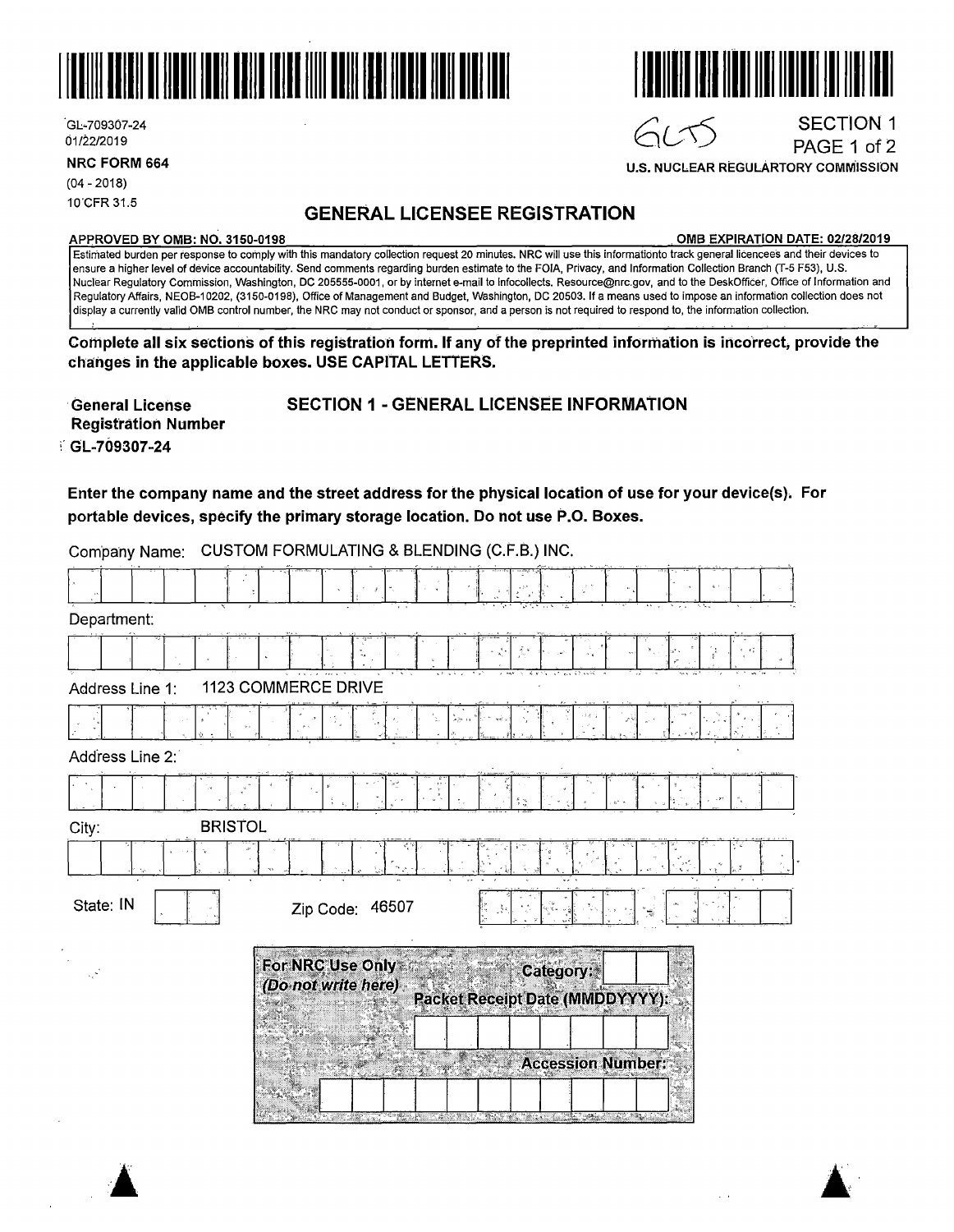

GL-709307-24 01/22/2019



**SECTION 1** PAGE 2 of 2

### **SECTION 1 - GENERAL LICENSEE INFORMATION (Continued)**

Enter the name, telephone number and title of the person who is the responsible individual for the device(s).

| Last Name: RAY                                                                          |                                              |
|-----------------------------------------------------------------------------------------|----------------------------------------------|
| $\hat{\mathbf{p}}_{\mathbf{q}^{\prime},j}^{(i)}$ :<br>್ಲಿಲ್                             |                                              |
| <b>JOHN</b><br>First Name:                                                              | Middle Initial: E                            |
| $\mathcal{G}_{\Psi}$<br>$\frac{1}{\xi^2}$ at                                            |                                              |
| Business Telephone Number:<br>(574) 848-5288                                            | Extension:                                   |
|                                                                                         |                                              |
| <b>CURRENT SAFETY OFFICER</b><br>Title:                                                 |                                              |
|                                                                                         |                                              |
|                                                                                         |                                              |
| Enter the mailing address where correspondence regarding your device(s) should be sent. |                                              |
| <b>JOHN RAY</b><br>Department:                                                          |                                              |
|                                                                                         |                                              |
| 1123 COMMERCE DRIVE                                                                     |                                              |
| Address Line 1:                                                                         |                                              |
|                                                                                         |                                              |
| Address Line 2:                                                                         |                                              |
|                                                                                         |                                              |
| <b>BRISTOL</b><br>City:                                                                 |                                              |
|                                                                                         |                                              |
| নে দেশ<br>Zip Code: 46507<br>State:<br>JN                                               | <del>nt Jennar N</del> ag<br>的复数机球<br>الجدأن |
|                                                                                         |                                              |
|                                                                                         |                                              |
|                                                                                         |                                              |
|                                                                                         |                                              |
|                                                                                         |                                              |
|                                                                                         |                                              |
|                                                                                         |                                              |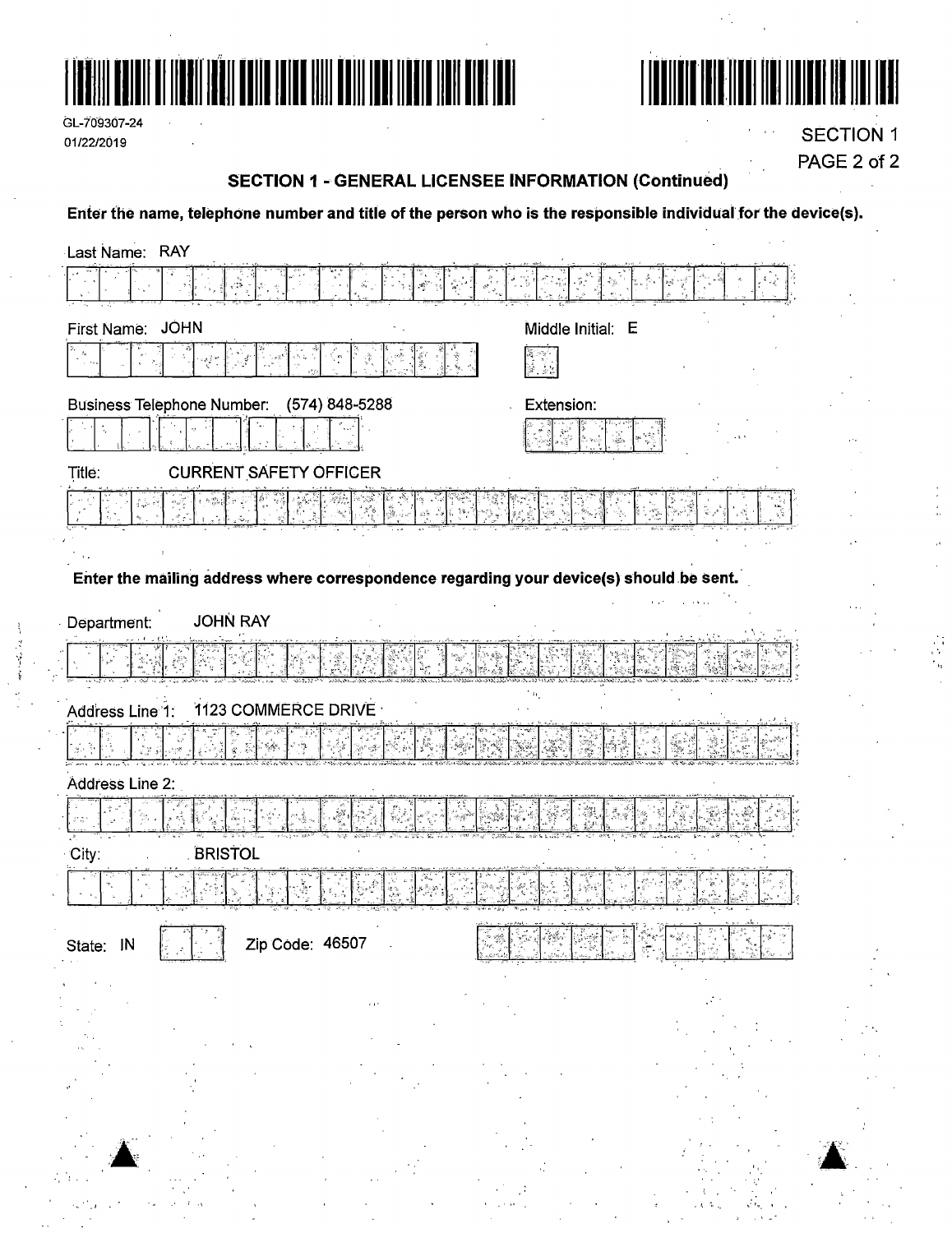



 $\bar{z}$ 

 $\bar{z}$ 

 $\ddot{\phantom{a}}$ 

| GL-709307-24 |
|--------------|
| 01/22/2019   |

#### **SECTION 2 - DEVICES SUBJECT TO REGISTRATION**

Our records indicate that you have these devices. Please updtae the information as necessary.

**SECTION 2** PAGE 1 of 1

| <b>NRC Device Key</b>                  | (Internal Control Number)<br>541929                            |
|----------------------------------------|----------------------------------------------------------------|
| Distributor/Dustributed By:            | Asoma Instruments, Inc.                                        |
|                                        | $\epsilon$ $\zeta$                                             |
| 6-2788G<br>Distributor License Number: |                                                                |
|                                        |                                                                |
| Manufacturer name:                     | ASOMA INSTRUMENTS, INC.                                        |
|                                        | $\mathcal{G}_{\mathcal{O}_{\mathcal{O}}}$                      |
| Device Model (Not Source Model): 200   |                                                                |
| 북.                                     |                                                                |
| Device Serial Number:<br>4621          |                                                                |
|                                        | $\epsilon \gg \omega$<br>$\mathcal{Z}_\mathcal{P}$             |
| 01/12/2004<br>Transfer Date:           |                                                                |
|                                        | Not in possession of device (Also<br>E<br>complete Section 4.) |
|                                        |                                                                |
|                                        |                                                                |
| <b>YYYY</b><br>MM<br><b>DD</b>         | $\gamma$                                                       |
| Isotope (e.g. AM241)                   | Unit (e.g. mCi)<br>Activity (e.g. 1005)                        |
| $\mathbf 1$<br>CM244                   | 30<br>mCi                                                      |
|                                        |                                                                |
| $\mathbf{2}$                           |                                                                |
| 3                                      |                                                                |
|                                        |                                                                |
| 4 <sup>1</sup>                         |                                                                |
|                                        |                                                                |
| 5                                      |                                                                |
|                                        |                                                                |
| 6                                      |                                                                |

 $\ddot{\phantom{a}}$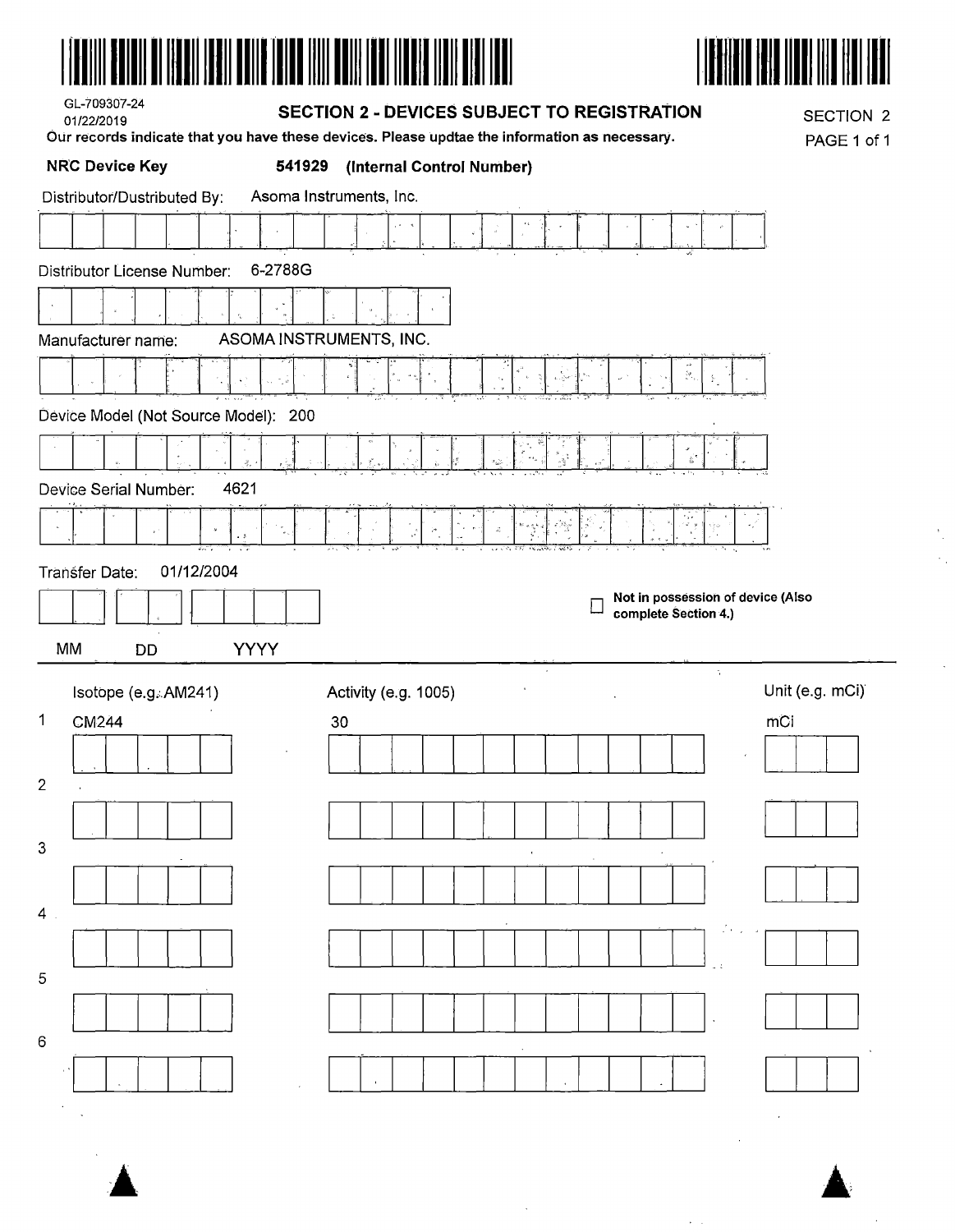



| GL-709307-24 |
|--------------|
| 01/22/2019   |

# SECTION 3 - ADDITIONAL DEVICES SUBJECT TO REGISTRATION

**SECTION 3** 

 $L = 4$ 

 $BA<sub>0</sub> + 4$ 

|       |  |                          |                                  |  |         | Provide information about other devices you have that are subject to registration. Do not report specifically licensed devices. |  |  |                     |                          |                   |             |     |                                           |  | <b>PAGE 1011</b> |     |  |
|-------|--|--------------------------|----------------------------------|--|---------|---------------------------------------------------------------------------------------------------------------------------------|--|--|---------------------|--------------------------|-------------------|-------------|-----|-------------------------------------------|--|------------------|-----|--|
|       |  | <b>Manufacturer Name</b> |                                  |  |         |                                                                                                                                 |  |  |                     |                          |                   |             |     |                                           |  |                  |     |  |
|       |  |                          |                                  |  |         |                                                                                                                                 |  |  |                     |                          |                   |             |     |                                           |  |                  |     |  |
|       |  |                          | <b>Initial Transferor Name</b>   |  |         |                                                                                                                                 |  |  |                     |                          |                   |             |     |                                           |  |                  |     |  |
|       |  |                          |                                  |  |         |                                                                                                                                 |  |  |                     |                          |                   |             |     |                                           |  |                  |     |  |
|       |  |                          |                                  |  |         | Initial Transferor License Number (if known)                                                                                    |  |  |                     |                          |                   |             |     |                                           |  |                  |     |  |
|       |  |                          |                                  |  |         |                                                                                                                                 |  |  |                     |                          |                   |             |     |                                           |  |                  |     |  |
|       |  |                          |                                  |  |         | Device Model Number (Not Source Model)                                                                                          |  |  |                     |                          |                   |             |     |                                           |  |                  |     |  |
|       |  |                          |                                  |  |         |                                                                                                                                 |  |  |                     |                          |                   |             |     |                                           |  |                  |     |  |
|       |  | Device Serial Number     |                                  |  |         |                                                                                                                                 |  |  |                     |                          |                   |             |     |                                           |  |                  |     |  |
|       |  |                          |                                  |  |         |                                                                                                                                 |  |  |                     |                          |                   |             |     |                                           |  |                  |     |  |
|       |  |                          | How acquired and date (e.g.,     |  | $\circ$ | Manufacturer/Initial Transferor listed above                                                                                    |  |  |                     |                          |                   |             |     |                                           |  |                  |     |  |
|       |  |                          | from a distributor/manufacturer, |  | $\circ$ | <b>Other General Licensee</b>                                                                                                   |  |  |                     |                          | Date Transferred: |             |     |                                           |  |                  |     |  |
|       |  |                          | other licensee, other source)?   |  | $\circ$ | Other Sources                                                                                                                   |  |  |                     |                          |                   | MM          |     | DD.                                       |  | YYYY             |     |  |
| Ago.  |  |                          | Isotope (e.g. AM241)             |  |         |                                                                                                                                 |  |  | Activity (e.g. 100) |                          |                   |             |     |                                           |  | Unit (e.g. mCi)  |     |  |
|       |  |                          |                                  |  |         |                                                                                                                                 |  |  |                     | $\mathcal{H}_\mathrm{c}$ |                   |             | у£, | $\mathcal{L}^{\mathcal{A}}_{\mathcal{A}}$ |  |                  |     |  |
| 2.    |  |                          |                                  |  |         |                                                                                                                                 |  |  |                     | ÷.                       |                   | $\lambda$ . |     |                                           |  |                  |     |  |
|       |  |                          |                                  |  |         |                                                                                                                                 |  |  |                     |                          |                   |             |     |                                           |  |                  |     |  |
| $3 -$ |  |                          |                                  |  |         |                                                                                                                                 |  |  |                     |                          |                   |             |     |                                           |  |                  |     |  |
| 4.    |  |                          |                                  |  |         |                                                                                                                                 |  |  |                     |                          |                   |             |     |                                           |  |                  |     |  |
| 5.    |  |                          |                                  |  |         |                                                                                                                                 |  |  |                     |                          |                   |             |     |                                           |  |                  | tr. |  |
| 6.    |  |                          |                                  |  |         |                                                                                                                                 |  |  |                     |                          |                   |             |     |                                           |  |                  |     |  |
|       |  |                          |                                  |  |         |                                                                                                                                 |  |  |                     |                          |                   |             |     |                                           |  |                  |     |  |
| 7.    |  |                          |                                  |  |         |                                                                                                                                 |  |  |                     |                          |                   |             |     |                                           |  |                  |     |  |
| 8.    |  |                          |                                  |  |         |                                                                                                                                 |  |  |                     |                          |                   |             |     |                                           |  |                  |     |  |
| 9.    |  |                          |                                  |  |         |                                                                                                                                 |  |  |                     |                          |                   |             |     |                                           |  |                  |     |  |
|       |  |                          |                                  |  |         |                                                                                                                                 |  |  |                     |                          |                   | ⊷ bi        |     |                                           |  |                  |     |  |
| 10.   |  |                          |                                  |  |         |                                                                                                                                 |  |  |                     |                          |                   |             |     |                                           |  |                  |     |  |
|       |  |                          |                                  |  |         |                                                                                                                                 |  |  |                     |                          |                   |             |     |                                           |  |                  |     |  |
|       |  |                          |                                  |  |         |                                                                                                                                 |  |  |                     |                          |                   |             |     |                                           |  |                  |     |  |
|       |  |                          |                                  |  |         |                                                                                                                                 |  |  |                     |                          |                   |             |     |                                           |  |                  |     |  |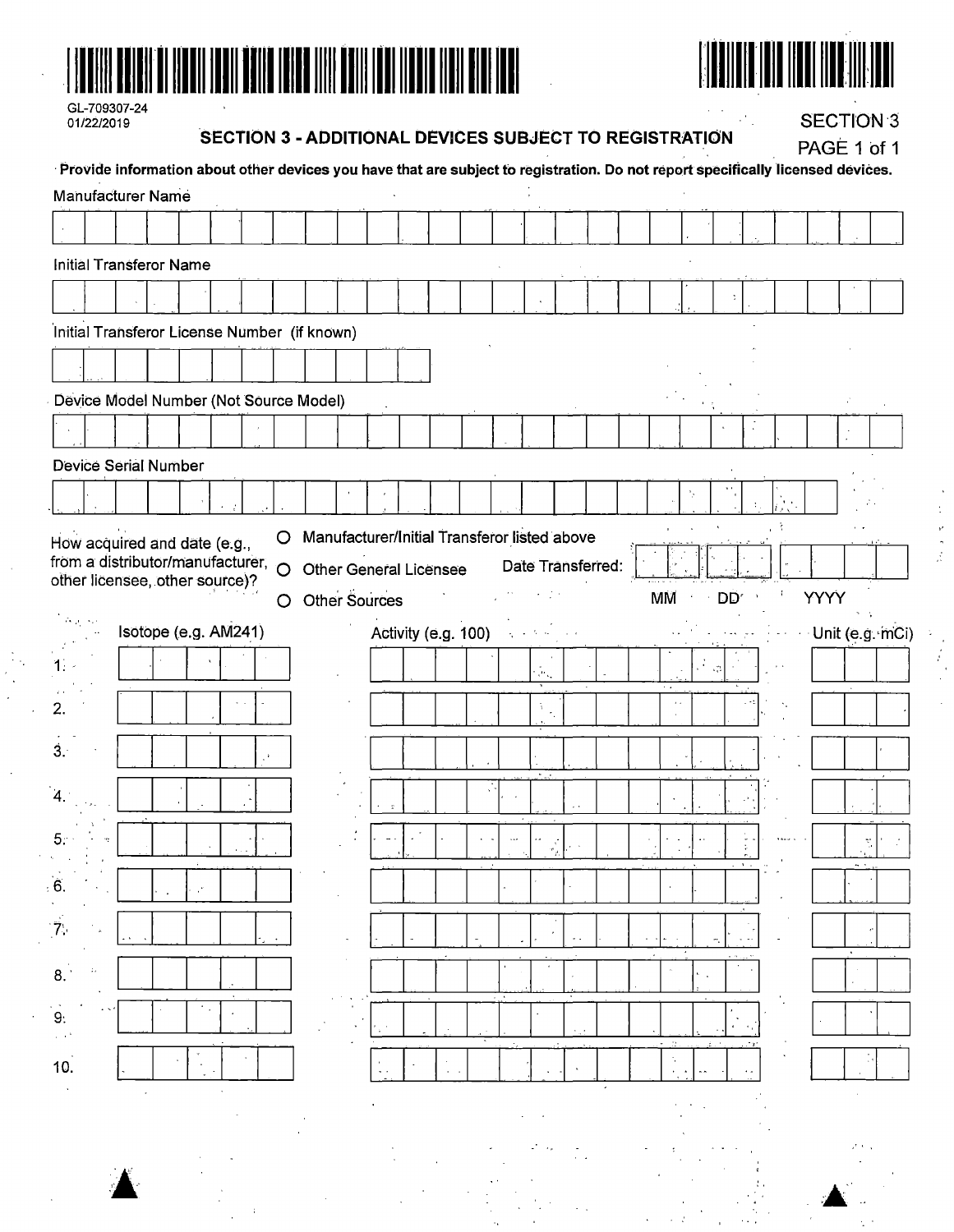

01/22/2019

SECTION 4 - NOT IN POSSESSION OF DEVICE

**SECTION 4** PAGE 1 of 1

 $\lambda$ 

 $\sim$ 

║

| Provide information about devices listed in Section 2 or 6, but no longer in your possession. |  |                |  |  |  |  |  |
|-----------------------------------------------------------------------------------------------|--|----------------|--|--|--|--|--|
| Part 1                                                                                        |  | Transfer Date: |  |  |  |  |  |
| $\mathbf{r}$                                                                                  |  |                |  |  |  |  |  |

| NRC Device Key:                                                                   |                   |                                |                                                                    |           |
|-----------------------------------------------------------------------------------|-------------------|--------------------------------|--------------------------------------------------------------------|-----------|
| (from Section 2 or 6)                                                             | MM                | <b>DD</b>                      |                                                                    |           |
| Location of the Device:                                                           |                   |                                | YÝYY                                                               |           |
| O Whereabouts Unknown (Complete Part 1 only)                                      |                   |                                | O Transferred to another general licensee (Complete Parts 2 and 3) |           |
| O Never Possessed the Device (Complete Part 1 only)                               |                   |                                | O Transferred to a Specific Licensee (Not the manufacturer)        |           |
| $\circ$<br>Returned to Manufacturer (Complete Part 1 only)                        | (Complete Part 2) |                                |                                                                    |           |
| Part 2<br>License Number of Recipient (if transferred to a specific licensee):    |                   |                                |                                                                    |           |
| W)<br>26                                                                          |                   |                                |                                                                    |           |
| Company Name:                                                                     |                   |                                |                                                                    |           |
|                                                                                   |                   |                                |                                                                    |           |
| Department:                                                                       |                   |                                |                                                                    |           |
|                                                                                   |                   |                                |                                                                    |           |
| Address Line 1:                                                                   |                   |                                |                                                                    |           |
|                                                                                   |                   |                                |                                                                    |           |
| Address Line 2:                                                                   |                   |                                |                                                                    |           |
|                                                                                   |                   |                                |                                                                    |           |
| City:                                                                             |                   |                                |                                                                    |           |
|                                                                                   |                   | $\langle \hat{\alpha} \rangle$ |                                                                    |           |
| Zip Code:<br>State:                                                               |                   |                                |                                                                    |           |
| Part <sub>3</sub><br>Enter the name of the individual responsibe for this device: |                   |                                |                                                                    |           |
| Last name:                                                                        |                   |                                |                                                                    |           |
|                                                                                   |                   |                                |                                                                    |           |
| First name:                                                                       |                   |                                | Middle Initial:                                                    | $\sim 10$ |
| 뿂<br>Y.                                                                           | $\sim 7$          |                                | A.                                                                 |           |
| <b>Business Telephone</b><br>Number:                                              |                   | Extension:                     |                                                                    |           |
| Title:                                                                            |                   |                                |                                                                    |           |
|                                                                                   |                   |                                |                                                                    |           |
|                                                                                   |                   |                                |                                                                    |           |
|                                                                                   |                   |                                |                                                                    |           |
| $74-$                                                                             |                   |                                |                                                                    |           |

 $\frac{2\pi}{\pi}$  ,  $\frac{1}{\pi}$  $\frac{1}{2}$  ,  $\frac{1}{2}$  ,  $\frac{1}{2}$  ,  $\frac{1}{2}$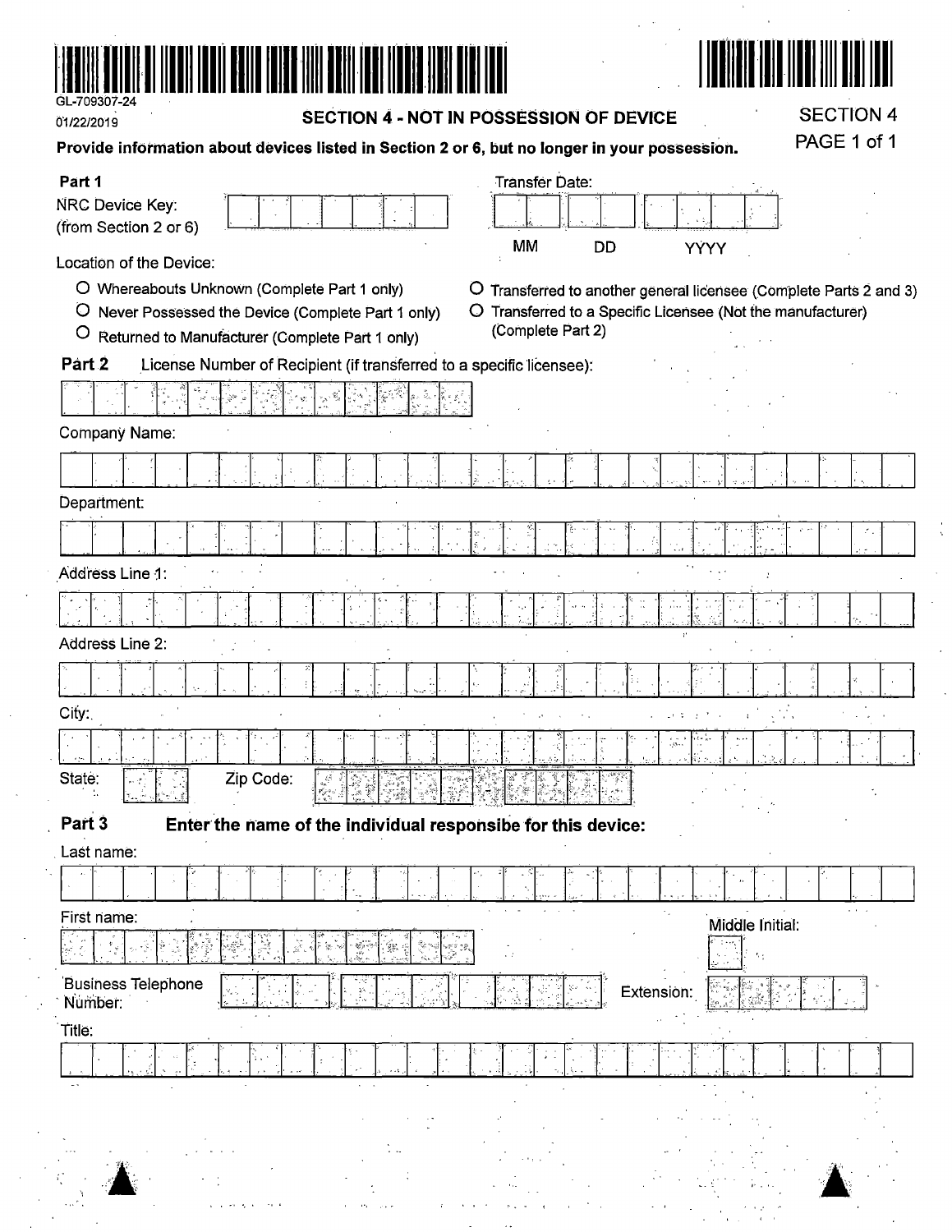



' '  $\mathcal{L}_\alpha$ 

 $\blacktriangle$ :

# **SECTION 5 - CERTIFICATION** . SECTIONS

# PAGE 1 of 1

'/,

GL-709307-24 01/22/2019

• I <sup>~</sup>

·' ·-

1. hereby certify that:

- A. All information contained in this registration is true and complete to the best of my knowledge and belief.
- B. A physical inventory of the devices subject to registration has been completed, and the device information on this form has been checked against the device labeling.
- C. I am aware of the requirements of the general license, provided in 10 CFR 31.s: (Copied of applicable regulations may be viewed at the NRC website at:
	- http://www.nrc.gov/reading-rm/doc-collections/cfr)

Con

**SIGNATURE - RESPONSIBLE INDIVIDUAL (Listed in Section 1) DATE** 

 $18<sup>°</sup>$ 

WARNING: FALSE STATEMENTS MAY BE SUBJECT TO CIVIL AND/OR CRIMINAL PENALTIES. NRC REGULATIONS REQUIRE THAT SUBMISSIONS TO THE NRC BE COMPLETE AND ACCURATE IN ALL 'NiATERIALASPECTS. 10 U.S.C SECTION 1001 MAKES IT A CRIMiNAL OFFENSE TO MAKE'A WILLFULLY \ilfRONG STATEMENT OR REPRESENTATION TO ANY DEPARTMENT OR AGENCY OF THE UNITED STATES AS TO ANY.MATTER IN ITS JURISDICTION.